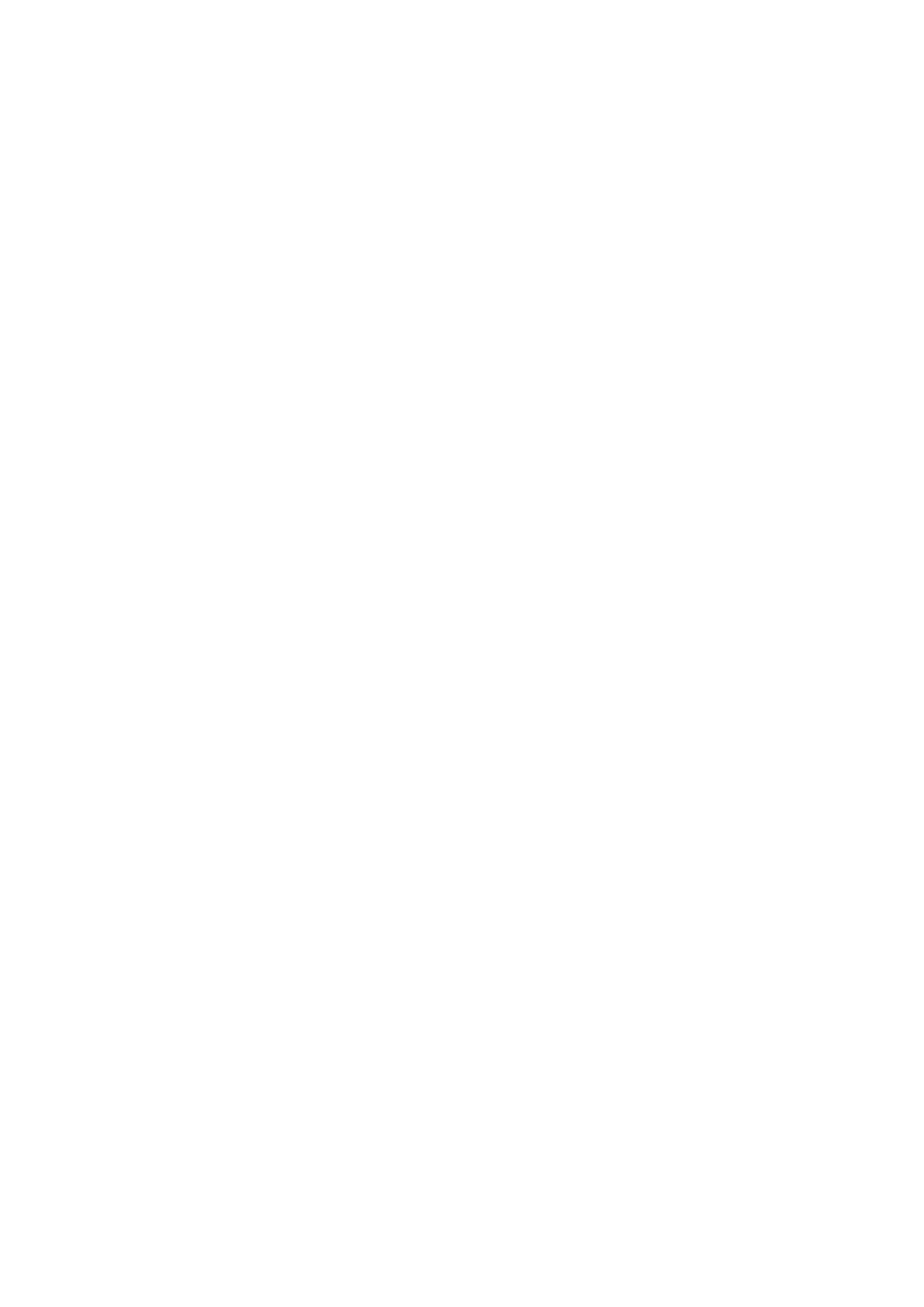

## **Opinion of the Biocidal Products Committee**

#### **on the application for approval of the active substance active chlorine released from hypochlorous acid for product type 1**

In accordance with Article 90(2) of Regulation (EU) No 528/2012 of the European Parliament and of the Council 22 May 2012 concerning the making available on the market and use of biocidal products (BPR), the Biocidal Products Committee (BPC) has adopted this opinion on the approval in product type 1 of the following active substance:

| Common name:                   | Active chlorine released from |  |
|--------------------------------|-------------------------------|--|
|                                | hypochlorous acid             |  |
| Chemical name of the releaser: | <b>Hypochlorous acid</b>      |  |
| FC No. of the releaser:        | 232-232-5                     |  |
| CAS No. of the releaser:       | 7790-92-3                     |  |
|                                |                               |  |

#### **Existing active substance submitted under Article 11 of the Biocidal Products Directive 98/8/EC**

This document presents the opinion adopted by the BPC, having regard to the conclusions of the evaluating Competent Authority. The assessment report, as a supporting document to the opinion, contains the detailed grounds for the opinion.

### **Process for the adoption of BPC opinions**

Following the submission of an application by PuriCore Europe Limited subsidiary of Realm Therapeutics PLC and Aqualution Systems Ltd on 31 July 2007, the evaluating Competent Authority Slovak Republic submitted an assessment report and the conclusions of its evaluation to the Commission on 19 November 2010. In order to review the assessment report and the conclusions of the evaluating Competent Authority, the Agency organised consultations via the Technical Meeting (TM-I-2012), BPC (BPC-25) and its Working Groups (WG-IV-2017, WG-I-2018). During the peer review the common name of the biocide was changed from 'Active Chlorine: manufactured by the reaction of hypochlorous acid and sodium hypochlorite produced *in situ*' to 'Active chlorine released from hypochlorous acid'. Revisions agreed upon were presented and the assessment report and the conclusions were amended accordingly.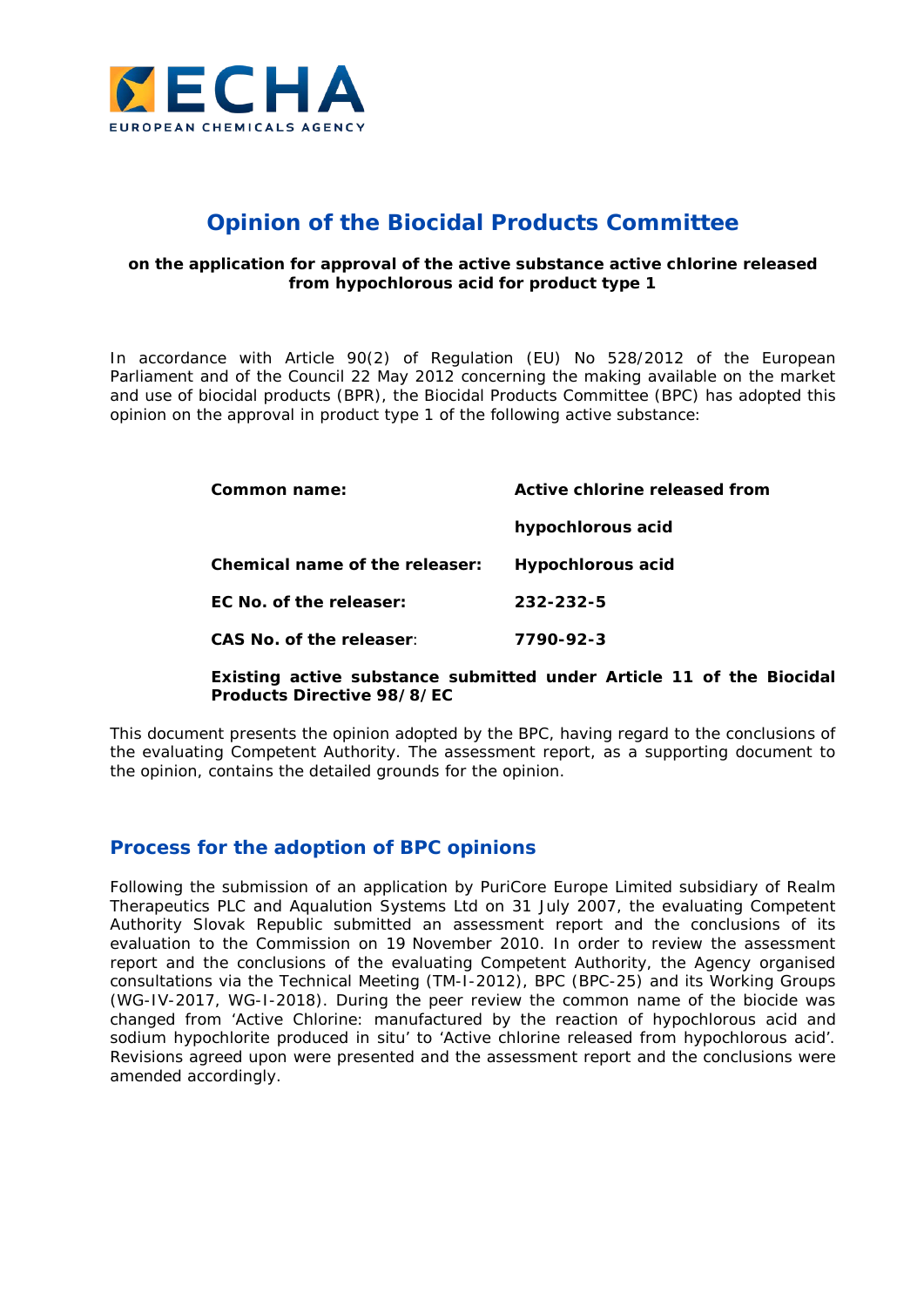## **Adoption of the BPC opinion**

#### **Rapporteur:** Slovak Republic

The BPC opinion on the approval of the active substance active chlorine released from hypochlorous acid in product type 1 was adopted on 25 April 2018.

The BPC opinion was adopted by consensus. The opinion is published on the ECHA webpage<br>at: http://echa.europa.eu/regulations/biocidal-products-regulation/approval-of-active[http://echa.europa.eu/regulations/biocidal-products-regulation/approval-of-active](http://echa.europa.eu/regulations/biocidal-products-regulation/approval-of-active-substances/bpc-opinions-on-active-substance-approval)[substances/bpc-opinions-on-active-substance-approval.](http://echa.europa.eu/regulations/biocidal-products-regulation/approval-of-active-substances/bpc-opinions-on-active-substance-approval)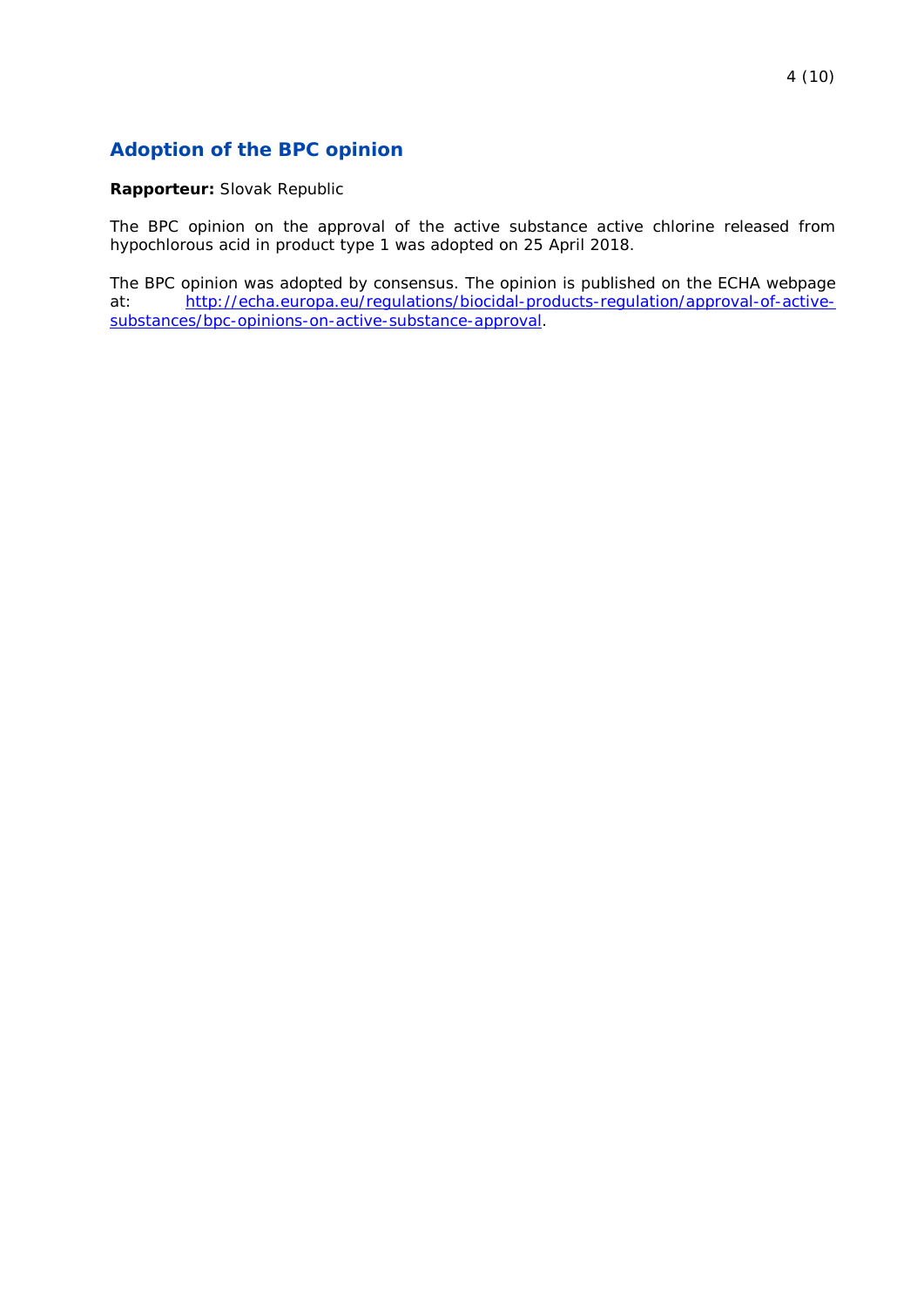## **Detailed BPC opinion and background**

#### **1. Overall conclusion**

The overall conclusion of the BPC is that the active chlorine released from hypochlorous acid in product type 1 may be approved. The detailed grounds for the overall conclusion are described in the assessment report.

#### **2. BPC Opinion**

-

#### **2.1. BPC Conclusions of the evaluation**

#### **a) Presentation of the active substance including the classification and labelling of the active substance**

This evaluation covers the use of active chlorine released from hypochlorous acid (HOCl) in product type 1. The active substance is generated by electrolysis of a diluted aqueous solution of sodium chloride, by which chlorine is formed and undergoes rapid hydrolysis to hypochlorous acid. The generated solution is bottled and forms the product<sup>1</sup>.

Hypochlorous acid is very weak acid. Hypochlorous acid is known only in aqueous solution, formed by the action of water on chlorine. Hypochlorous acid cannot be isolated in its pure form and it is technically not feasible to determine most of the physico-chemical properties.

Data on hypochlorous acid are mainly based on data of recently performed studies on a 24% available chlorine solution (chlorine + hypochlorous acid + hypochlorite anion) and on literature data, which also addresses those physical-chemical parameters which are meaningful for hypochlorous acid. Specification for the reference source is established.

In summary, the physico-chemical properties of the releaser and biocidal product have been evaluated and are deemed acceptable for the appropriate use, storage and transportation of the active substance and biocidal product.

Validated analytical methods are available for the releaser hypochlorous acid and for the active substance as manufactured.

Hypochlorous acid is not currently listed in Annex VI of Regulation 1272/2008. A classification proposal is currently not available. Consequently, the submission of a CLH dossier is required. However, it needs to be taken into account that hypochlorous acid cannot be isolated in its pure form.

#### **b) Intended use, target species and effectiveness**

In PT 1, active chlorine released from hypochlorous acid is used as hand wash/skin disinfection in healthcare (professional and non-professional use, 200-300 mg/L active chlorine) and foot wash/skin disinfection in healthcare (professional use, 200-300 mg/L active chlorine). The data on active chlorine released from hypochlorous acid and the representative biocidal product have demonstrated sufficient efficacy against the target species. Active chlorine released from hypochlorous acid acts by non-specific oxidising mode of action.

<span id="page-4-0"></span><sup>&</sup>lt;sup>1</sup> Originally, the dossier for active chlorine released from hypochlorous acid was submitted under the Biocidal Products Directive as part of the dossier on active chlorine generated from sodium chloride by electrolysis. During the peer review it was conclude however that these are distinct active substances. Consequently, the original dossier was split in two: active chlorine generated from sodium chloride by electrolysis and active chlorine released from hypochlorous acid.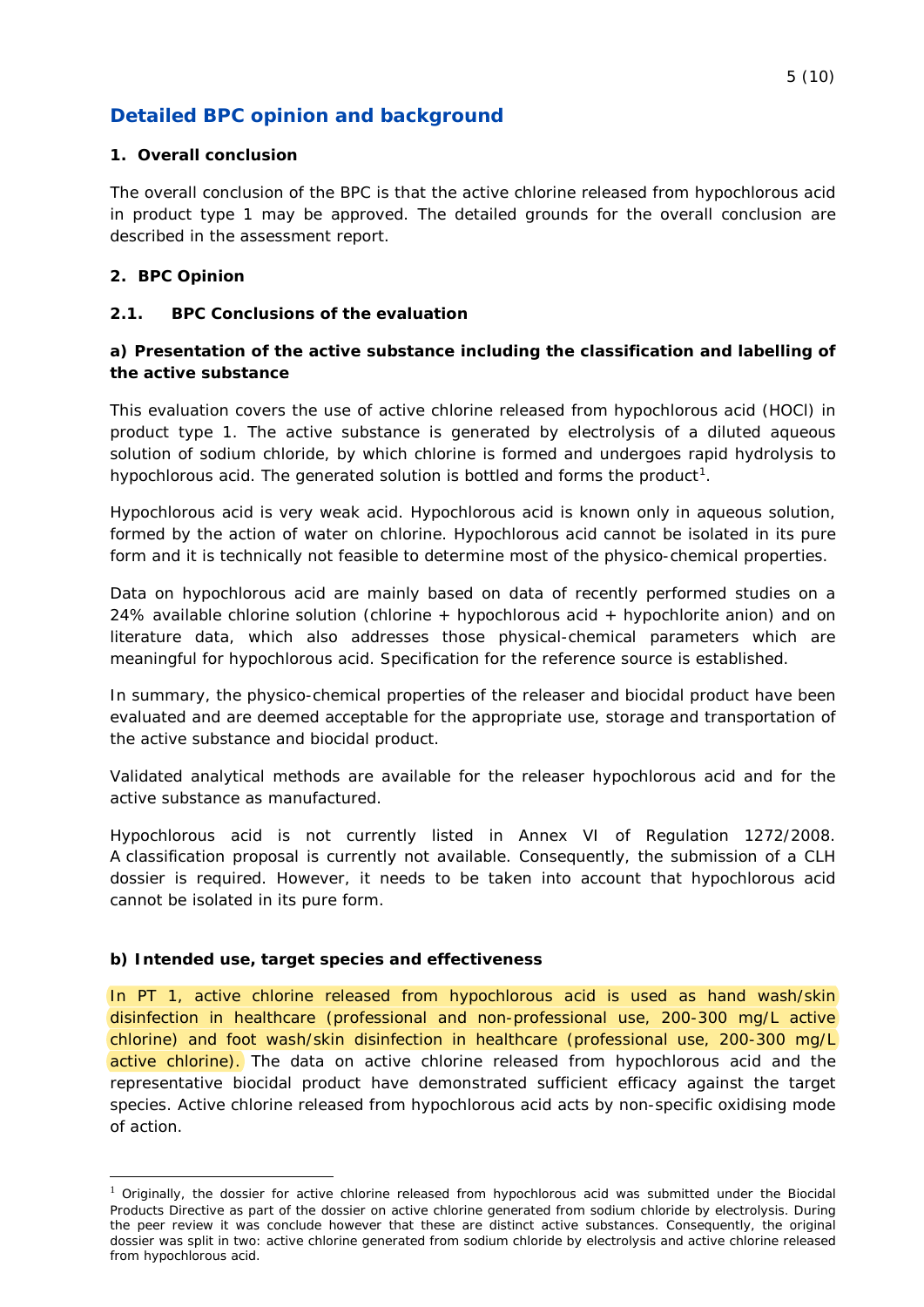The resistance of pathogens to active chlorine is not very probable. Resistance of pathogens to active chlorine is not higher than that of other active substances with a general mode of action (oxidation). There is no need for specific resistance management strategies for active chlorine based disinfectants. They do not differ from those that have already been proposed for other disinfectants with general mode of action, i.e. strict respect for recommended concentration use, strict respect for expiration time period, rotation of disinfectants.

#### **c) Overall conclusion of the evaluation including need for risk management measures**

#### **Human health**

| <b>Summary table: human health scenarios</b> |                                                                                                                                                                                           |                                                      |            |
|----------------------------------------------|-------------------------------------------------------------------------------------------------------------------------------------------------------------------------------------------|------------------------------------------------------|------------|
| <b>Scenario</b>                              | Primary exposure and description of<br>scenario                                                                                                                                           | <b>Exposed group</b>                                 | Conclusion |
| Hand washing<br>from dispenser               | Primary inhalation and dermal exposure;<br>skin disinfection in healthcare, including<br>medical personnel, patients and hospital<br>visitors using up to 0.03% ready-to-use<br>solution. | Professional users<br>and non-<br>professional users | Acceptable |
| Feet-treatment                               | Primary inhalation and dermal exposure;<br>skin disinfection in healthcare, professionals<br>using a 0.03% ready-to-use solution.                                                         | Professional users                                   | Acceptable |
| Filling of foot<br>baths and<br>dispensers   | Primary inhalation and dermal exposure;<br>Mixing and loading in healthcare,<br>professionals using a 0.03% ready-to-use<br>solution                                                      | Professional users                                   | Acceptable |
| <b>Bystanders</b>                            | Secondary inhalation exposure of bystanders<br>exposed to active chlorine when they are<br>present during skin disinfection.                                                              | <b>Bystander</b>                                     | Acceptable |

The table below summarises the exposure scenarios assessed.

The toxicological profile of active chlorine (as an equilibrium of chlorine, hypochlorous acid and sodium hypochlorite) generated through electrolysis is linked to that of sodium hypochlorite, hypochlorous acid and chlorine gas. Based on the available toxicological data covering the standard information requirements for biocides and some observational human data it was concluded that the only evident toxicological concern is the eye, skin and respiratory tract irritating potential of sodium hypochlorite solutions. Consequently the exposure and risk assessment is carried out for local effects only, as potential local irritation effects would be dominant compared to potential systemic effects. As the use concentrations are below the reference values for local dermal effects (NOAEC=1% av.chlorine) and local oral effects (NOAEC=0.1% av.chlorine), risks via the dermal and oral route can be excluded independent from use pattern. Moreover the oral route does not appear relevant for PT1. In contrast, respiratory exposure is potentially relevant and depends on the use pattern. Respective exposure estimates are provided and compared to the established acceptable exposure concentration (AEC=0.5 mg av.chlorine/m<sup>3</sup>). Assuming ventilation rates in a usual hospital situation also these estimates indicate acceptable risks for local respiratory effects.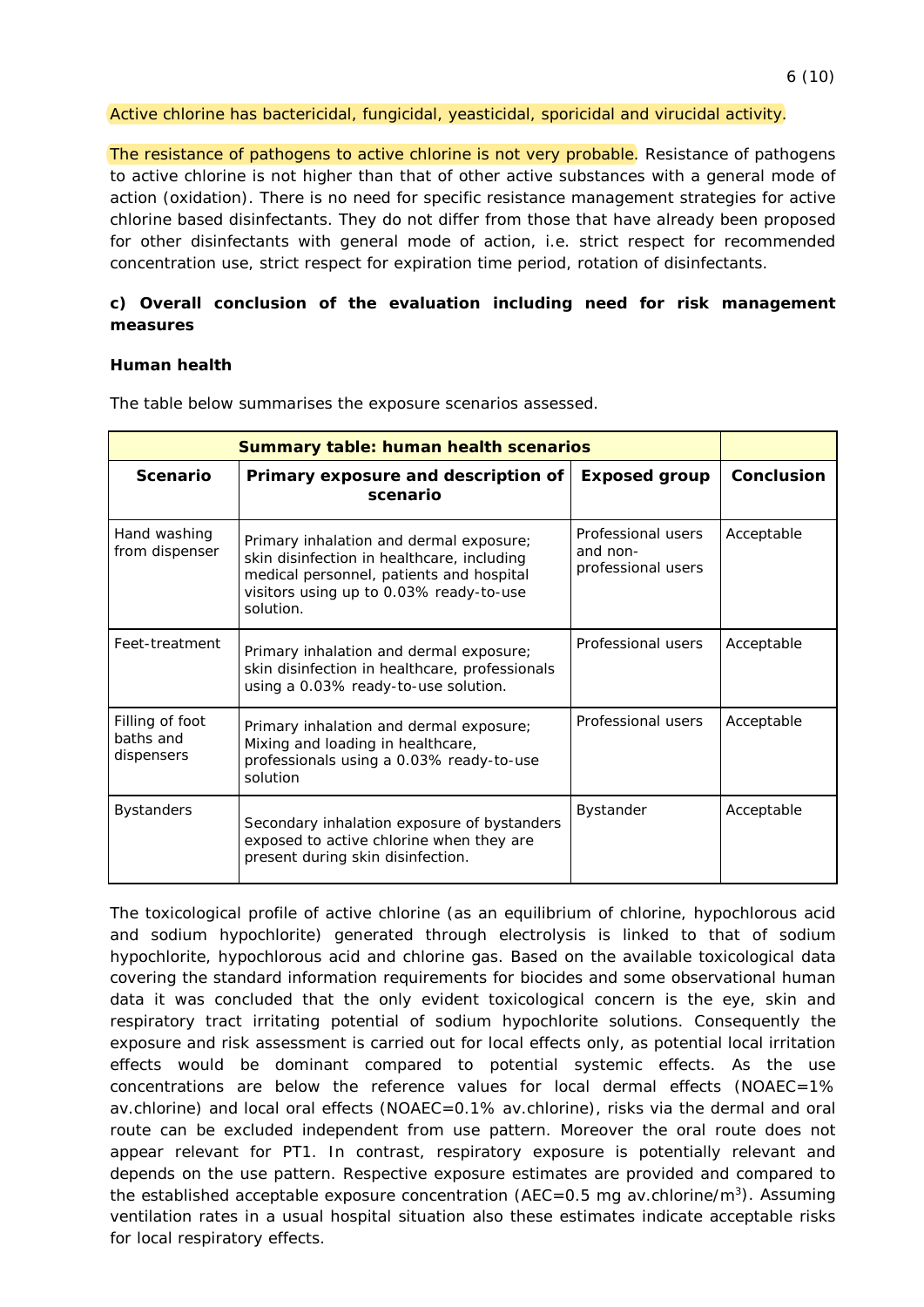Potential bystander exposure would be lower compared to the primary exposure and is therefore also considered acceptable.

A preliminary risk assessment for potential disinfection by-products (DBP) is based on chlorate as representative potentially critical DBP. This assessment indicates an acceptable risk if just the concentration of chlorate as given in the identity of the substance is considered. However, assuming that all of the active chlorine is converted to chlorate (as representative DBP) it would lead to an unacceptable risk. Consequently, more data and a refined assessment are necessary at product authorisation stage.

#### **Environment**

The sum of the hypochlorite ion, hypochlorous acid and chlorine is defined as active chlorine or available chlorine. For the chemical reactivity in an aqueous solution with the same active chlorine concentrations and the same pH conditions, it is irrelevant whether active chlorine is generated from either chlorine gas, calcium hypochlorite, sodium hypochlorite, or from sodium chloride by electrolysis. Therefore, all studies investigating hypochlorite aqueous solutions were used for the evaluation and assessment of active chlorine. For the water component algae were the most sensitive species in long term testing. No toxicity data were available for sediment and soil organisms, so the thresholds for these comparments were calculated from data for aquatic organisms using the equilibrium partitioning method. Active chlorine is highly reactive: it reacts rapidly with organic matter in the sewer, sewage treatment plant (STP), surface water and soil. Where organic matter is present, it acts as a highly reactive oxidizing agent. Subseqently, active chlorine degrades rapidly in all compartments. Degradation was taken into account between release to the facility drain and inflow into the STP and in the STP. Degradation during the disinfection process and after release of effluent from the STP was not taken into account when calculating emissions. Aggregated risk assessment has been performed and no unacceptable risk was identified. Degradation was considered for the compartments surface water, sediment and soil.

Disinfectant by-products are formed due to the use of active chlorine, for example in the STP. The risk to the environment from exposure to disinfection by-products was not evaluated due to the absence of guidance.

| <b>Summary table: environment scenarios</b>                                       |                                                                                                                                                      |            |
|-----------------------------------------------------------------------------------|------------------------------------------------------------------------------------------------------------------------------------------------------|------------|
| <b>Scenario</b>                                                                   | Description of scenario including<br>environmental compartments                                                                                      | Conclusion |
| Hand disinfection<br>in hospitals:<br>professional and<br>non-professional<br>use | Emission via waste water to sewage<br>treatment plant (STP).<br>Compartments assessed: STP, air,<br>surface water, sediment, soil and<br>groundwater | Acceptable |
| Feet disinfection<br>in hospitals:<br>professional use                            | Emission via waste water to sewage<br>treatment plant (STP).<br>Compartments assessed: STP, air,<br>surface water, sediment, soil and<br>groundwater | Acceptable |

The table below summarises the exposure scenarios assessed.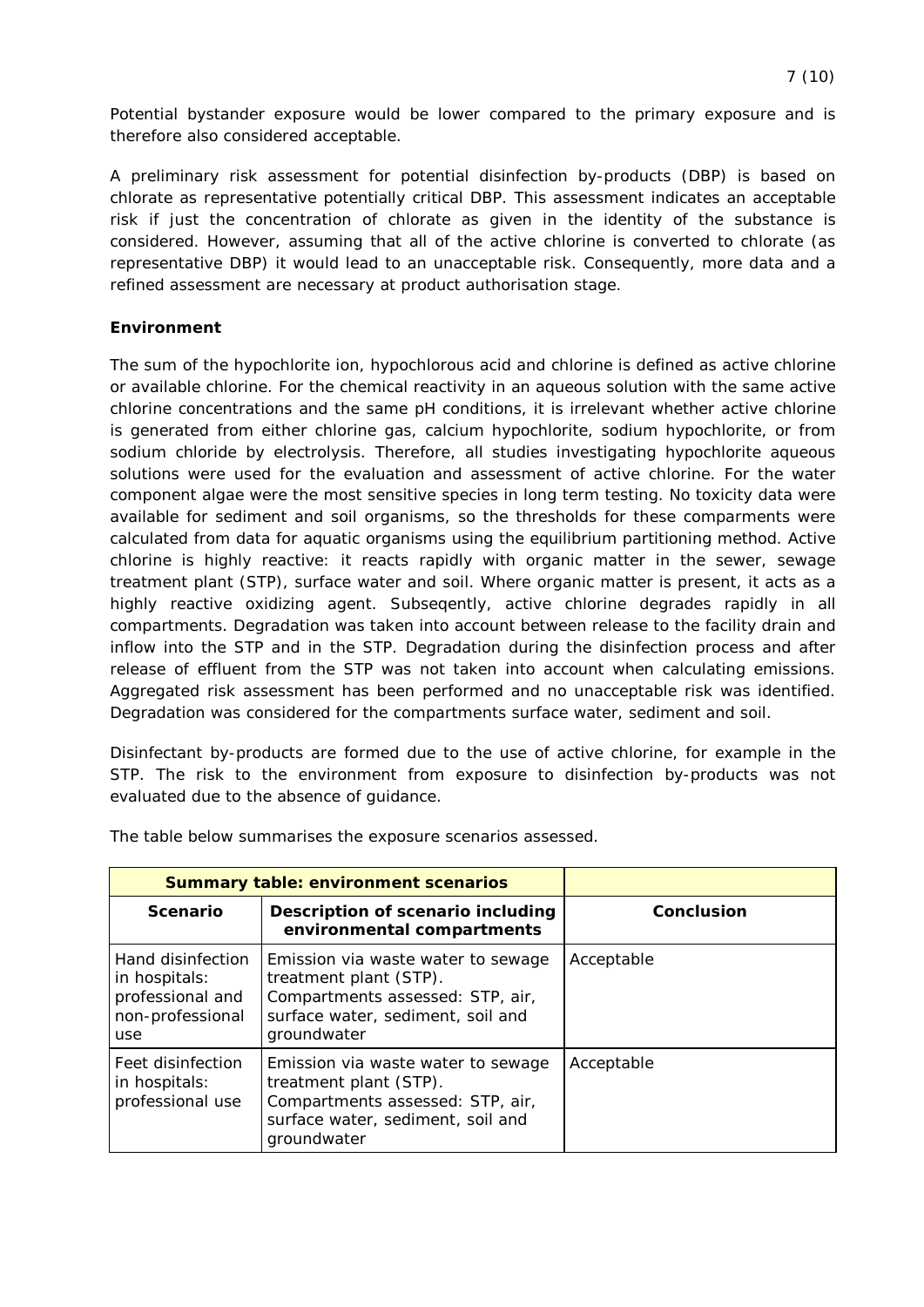While degradation was assumed in the sewer the risks for surface water and sediment were acceptable. No unacceptable risks were identified for the soil compartment and for groundwater. For the air compartment the volatilisation of hypochlorite from the STP was considered. As the predicted concentrations were very low the risks for air were considered acceptable.

#### **Overall conclusion**

The risk from the use of the biocidal product for professionals and non-professionals (only hand washing) and for the environment is acceptable for the intended use scenarios. A refined risk assessment for disinfection by-products needs to be provided at product authorisation stage.

#### **2.2. Exclusion, substitution and POP criteria**

#### **2.2.1. Exclusion and substitution criteria**

The table below summarises the relevant information with respect to the assessment of exclusion and substitution criteria:

| <b>Property</b>                         |                                                                                                                                                                                                                                                                                                                               | <b>Conclusions</b>            |                                                                                                          |
|-----------------------------------------|-------------------------------------------------------------------------------------------------------------------------------------------------------------------------------------------------------------------------------------------------------------------------------------------------------------------------------|-------------------------------|----------------------------------------------------------------------------------------------------------|
| <b>CMR</b> properties                   | Carcinogenicity (C)                                                                                                                                                                                                                                                                                                           | no classification<br>required | Active<br>chlorine<br>released                                                                           |
|                                         | Mutagenicity (M)                                                                                                                                                                                                                                                                                                              | no classification<br>required | from<br>hypochlorous<br>acid does not<br>fulfil criterion<br>$(a)$ , $(b)$ and<br>(c) of Article<br>5(1) |
|                                         | Toxic for<br>reproduction (R)                                                                                                                                                                                                                                                                                                 | no classification<br>required |                                                                                                          |
| PBT and vPvB properties<br>(vP)<br>(vB) | Persistent (P) or<br>very Persistent                                                                                                                                                                                                                                                                                          | not applicable                | Active<br>chlorine<br>released<br>from                                                                   |
|                                         | Bioaccumulative<br>(B) or very<br>Bioaccumulative                                                                                                                                                                                                                                                                             | not applicable                | hypochlorous<br>acid does not<br>fulfil criterion<br>(e) of Article<br>$5(1)$ and                        |
|                                         | Toxic (T)                                                                                                                                                                                                                                                                                                                     | not applicable                | does not fulfil<br>criterion (d)<br>of Article<br>10(1)                                                  |
| Endocrine disrupting<br>properties      | An assessment according to the latest ED criteria <sup>2</sup> has not<br>been undertaken. However, there was no evidence of<br>specific effects on endocrine tissues and organs. A decision<br>on whether or not active chlorine released from<br>hypochlorous acid fulfils criterion (d) of Article 5(1) cannot<br>be made. |                               |                                                                                                          |

<span id="page-7-0"></span> <sup>2</sup> Regulations, Commission delegated regulation (EU) 2017/2100 of September 2017 setting out criteria for determination of endocrine-disrupting properties pursuant to Regulation (EU) No 528/2012 of the European Parliament and Council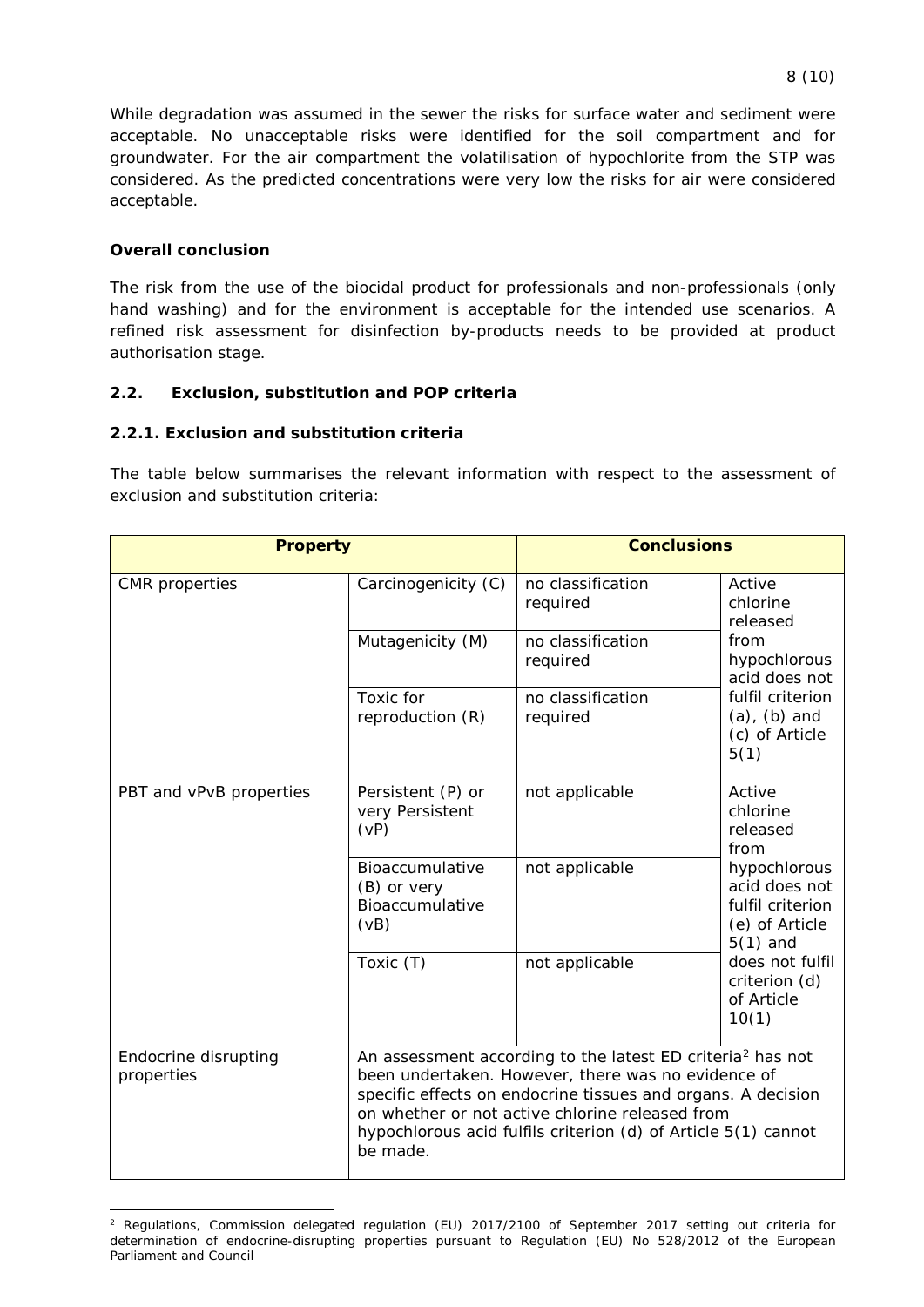| Respiratory sensitisation   | No classification required. Active chlorine released from        |
|-----------------------------|------------------------------------------------------------------|
| properties                  | hypochlorous acid does not fulfil criterion (b) of Article 10(1) |
| Concerns linked to critical | Active chlorine released from hypochlorous acid does not         |
| effects                     | fulfil criterion (e) of Article 10(1)                            |
| Proportion of non-active    | Active chlorine released from hypochlorous acid does not         |
| isomers or impurities       | fulfil criterion (f) of Article 10(1)                            |

Consequently, the following is concluded:

Active chlorine released from hypochlorous acid does not meet the exclusion criteria laid down in Article 5 of Regulation (EU) No 528/2012.

Active chlorine released from hypochlorous acid does not meet the conditions laid down in Article 10 of Regulation (EU) No 528/2012 and is therefore not considered as a candidate for substitution. The exclusion and substitution criteria were assessed in line with the "Note on the principles for taking decisions on the approval of active substances under the BPR" and in line with "Further guidance on the application of the substitution criteria set out under article 10(1) of the BPR" agreed at the  $54<sup>th</sup>$  and  $58<sup>th</sup>$  meeting respectively, of the representatives of Member States Competent Authorities for the implementation of Regulation 528/2012 concerning the making available on the market and use of biocidal products. This implies that the assessment of the exclusion criteria is based on Article 5(1) and the assessment of substitution criteria is based on Article  $10(1)(a, b, d, e$  and f). However, the exclusion criteria were not assessed in line with the criteria laid down in the Annex of Regulation (EU) No 2017/2100 which apply as of 7 June 2018.

#### **2.2.2. POP criteria**

POP criteria are not applicable to inorganic substances, such as active chlorine released from hypochlorous acid.

#### **2.3. BPC opinion on the application for approval of the active substance Active chlorine released from hypochlorous acid in product type 1**

In view of the conclusions of the evaluation, it is proposed that active chlorine released from hypochlorous acid shall be approved and be included in the Union list of approved active substances, subject to the following specific conditions:

- 1. Specification established for hypochlorous acid (as dry weight min 90.87% w/w) releasing active chlorine, which is placed on the market as biocidal product (bottled). Hypochlorous acid is the predominant species at pH 3.0 - 7.4.
- 2. The authorisations of biocidal products are subject to the following condition(s):
	- a.The product assessment shall pay particular attention to the exposures, the risks and the efficacy linked to any uses covered by an application for authorisation, but not addressed in the Union level risk assessment of the active substance.

Since no CLP proposal is available, it cannot be concluded, if the active substance fulfils the criteria according to Article 28 (1) to enable inclusion in Annex I of Regulation (EU) No 528/2012.